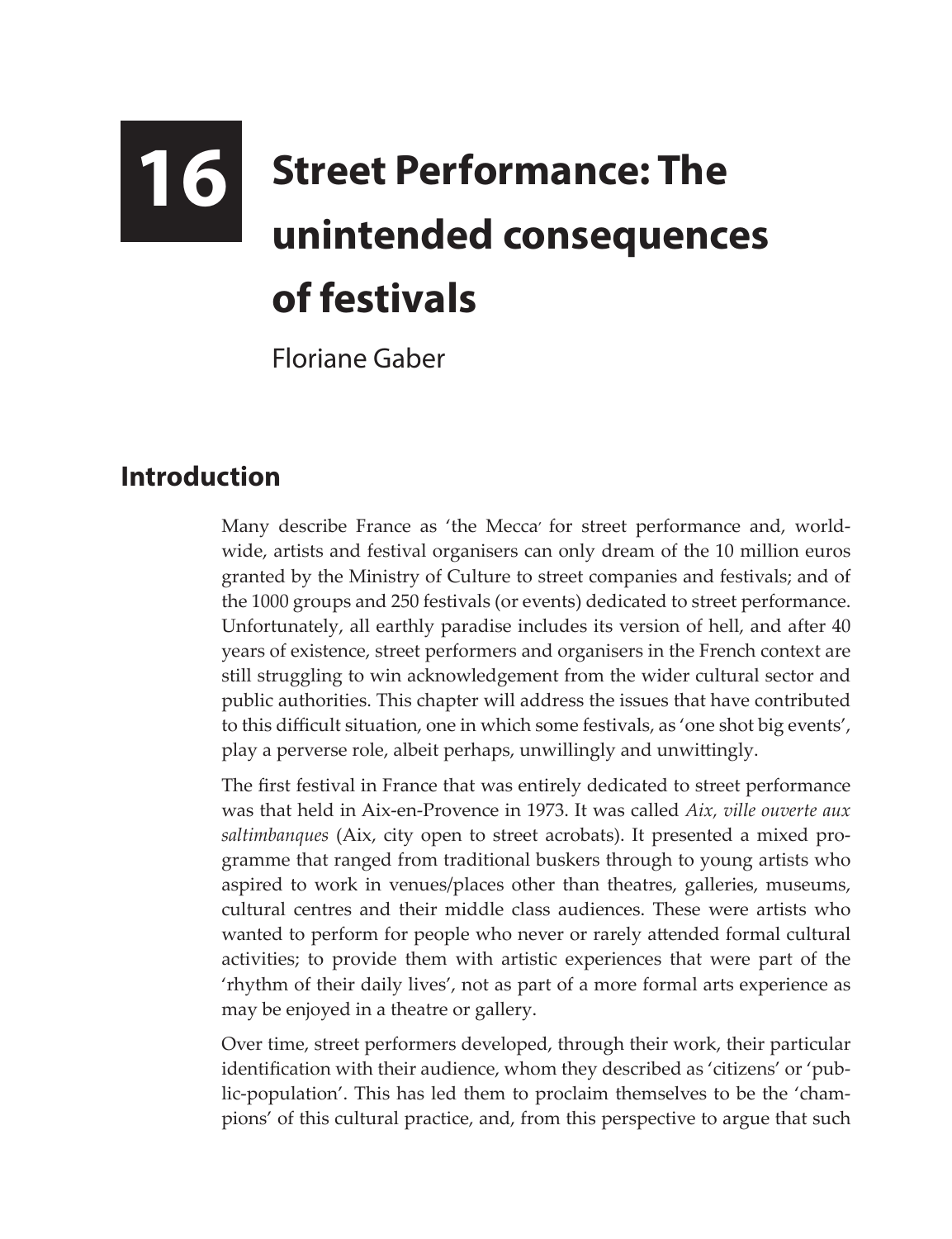forms of arts engagement are of fundamental importance, deserving of critical attention and dedicated funding. To some extent this 'special pleading' has resulted in other parts of the cultural sector (theatre, dance, visual arts) relegating street performances into a category of 'play', 'ephemera' or 'animations' ('activities'), to be bracketed with more socio-cultural activities, i.e. as non-professional in their approach to and use of the arts.

Street performers also claim to be the 'champions' in the use of public spaces, where they have to interact with other users such as pedestrians, cyclists, motorists and other drivers; in both urban and rural contexts; city centres as well as suburbs; and involving heritage and more contemporary sites and locations. To a certain extent this is true but the logistical challenges of working in such spaces have led some performers and companies to relocate into more sheltered and protected spaces such as courtyards or even to perform indoors.

In addition to questions about where to perform, the sector soon had to address the fact that busking on the streets provided very few artists with a steady or adequate income especially those who described themselves as professional street performers, i.e. those for whom it was their job. The sector's response was to diversify the market, but others tried to protect themselves from those 'public spaces', hiding in courtyards even in 1986, 13 years after the first festival in Aix, *Eclat, European festival for street theatre* was created in Aurillac, followed the next year by *Chalon dans la rue* in Chalon-sur-Saône and by *Viva Cité* in Sotteville-les-Rouen, and so on. So that today *Le Goliath* lists 250 events dedicated to street performance in France. *Le Goliath* is published by Hors Les Murs which is France's national resource centre for street arts and circus arts, established in 1993 by the Ministry of Culture, it develops and supports artistic practices 'outside the walls' through information, documentation, training, study, research and publications (for further information visit: [www.horslesmurs.fr](http://www.horslesmurs.fr)). These 250 events include big festivals, which attract audiences of up to 400,000, as well as smaller local celebrations in villages. But the biggest festivals now also operate as showcases (or supermarkets as some artists describe them) where the organisers of smaller events can see new work and negotiate with performers to bring the performances they like to their cities, villages, etc. But this symbiotic relationship has not, it will be argued, delivered long term success (though many are happy with the system).

This chapter will continue with an analysis of the key features of this process and examine whether the role played by the big street festivals is beneficial to the artform and ultimately to the companies and organisations themselves. It will present a range of research data that suggests that the process is still in